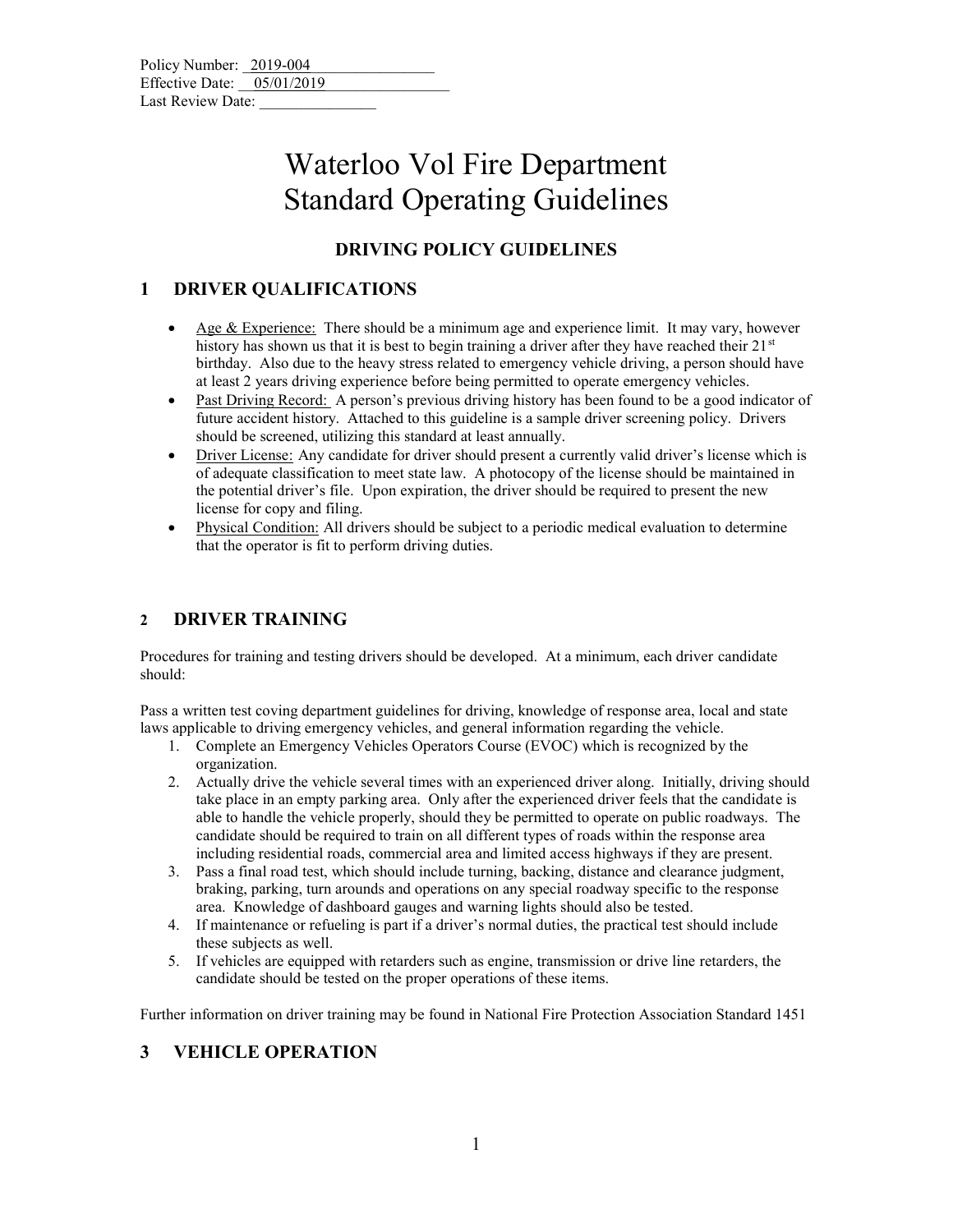This section should begin with a statement regarding the fact that the vehicles should never operate "Lights and Sirens for emergency response, unless they are responding to a true emergency and then, only with due regard for other vehicles.

*TRUE EMERGENCY;* A situation in which there is a high probability of death or serious injury to an individual or significant property loss, and action by an emergency vehicle operator may reduce the seriousness of the situation.

*DUE REGARD:* Driving in such a manner so as to avoid any predictable collision.

The organization should develop individual standards covering such items as safe driving during both emergency response and non-emergency travel. These standards should always emphasize that the safe arrival of the vehicle at the emergency scene is the first priority. Items listed here should include specific criteria regarding vehicle speed, crossing intersections, transversing railroad grade crossings, and the use of emergency warning devises.

Before any operation, the operator should be required to:

Check around the vehicle to see that there are no obstructions, all compartment doors are shut, clearance is adequate, electric cables and exhaust connections are off or ready to self-detach.

- 1. Ascertain that all passengers are seated and secured with seat belts.
- 2. Turn on lighting appropriate for the exterior light conditions, although it is recommend that the headlights be utilized at all times while the vehicle is in motion.
- 3. Before backing, a spotter must be in place to assist. No vehicle should be moved in reverse without a competent spotter in place.

During non-emergency travel:

- 1. Drivers should obey all traffic control signals, speed limits, and rules of the road of the jurisdiction involved.
- 2. Emergency warning lights should not be on. If permitted by law, warning lights may be illuminated while backing into the station for safety purposes.
- 3. No audible signals should be used except for the horn in an emergency.
- 4. The vehicle should come to a complete stop at all railroad grade crossings and proceed only when the driver is certain it is clear.

During emergency response:

- 1. Drivers should bring the vehicle to a complete stop and proceed only when safe under the following circumstances:
	- When directed by a law enforcement officer
	- Red traffic lights
	- Stop signs
	- Negative right-of-way intersections
	- Blind intersections
	- When the driver cannot account for all lanes if traffic in an intersection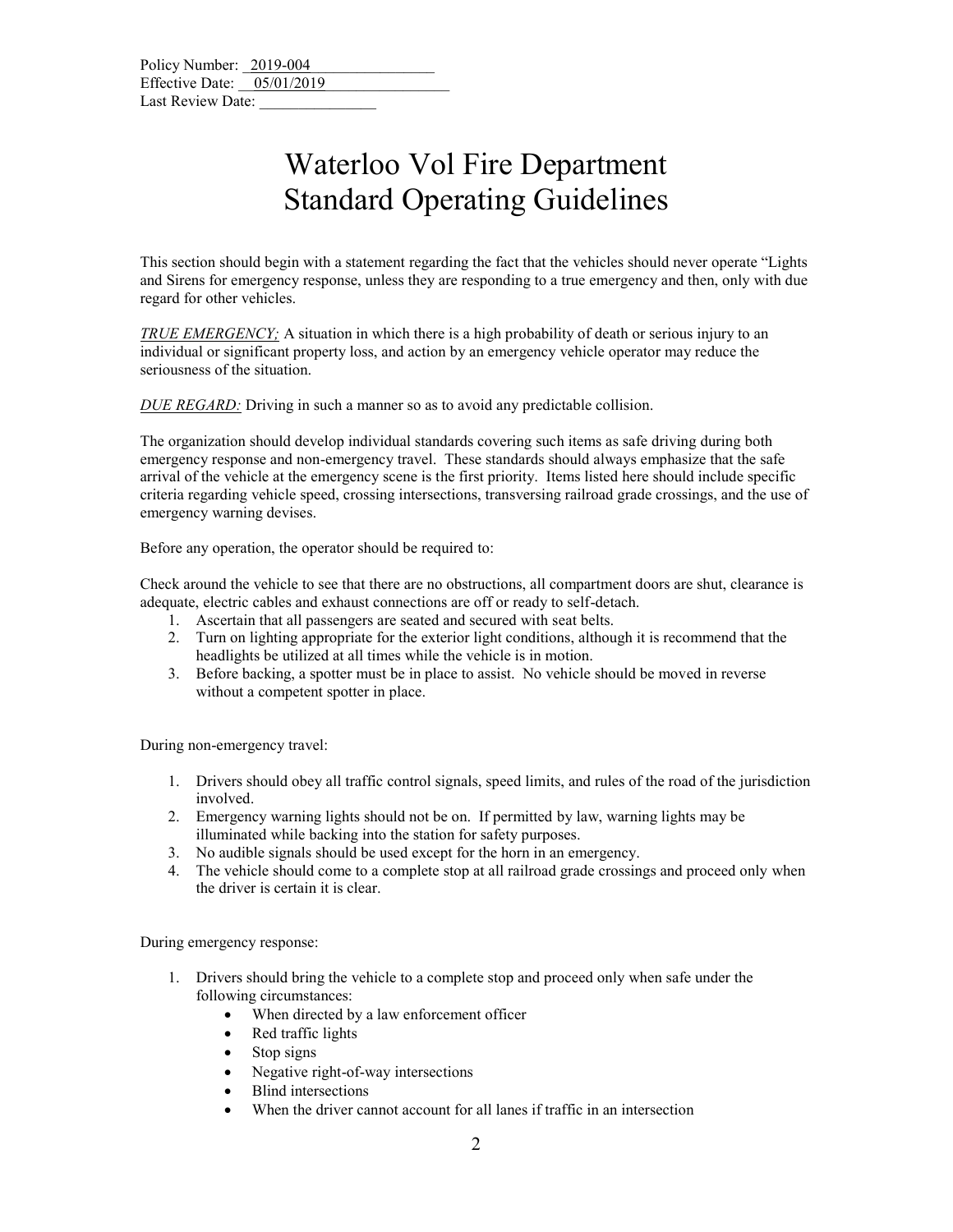- When any intersection is not completely clear of traffic or pedestrians
- When encountering a stopped school bus with flashing lights
- 2. Drivers should proceed through intersections only when the driver can account for all lanes of traffic.
- 3. Vehicles should not attempt to circumvent any traffic law without the use of audible and visual warning devices. These devices should conform to National Fire Protection Association Standard 1901.
- 4. Extra space should be maintained between two emergency vehicles traveling in the same direction. Traffic will likely begin to move after the first vehicle has exited the intersection, making it imperative for the second vehicle to come to a complete stop. Escorts should be discouraged for this same reason.

### **3.1 ACCIDENT PROCEDURES**

No matter how comprehensive the driver policy is, accidents still do occur. What happens immediately following the accident is extremely important to the final outcome of the accident. Therefore accident procedures should be addressed in the driver policy. Specific procedures should be established as to what to do in the event of an accident. These should include:

- Responsibilities at the accident scene:
	- 1. Stop and investigate immediately
	- 2. Check for injuries of member and civilians
	- 3. Notify dispatch if the accident with location, number, type and extent of injuries, any need for additional units, police and the predetermined organization supervisors designated to be called (These should include the Chief, the Safety Office, the Public Information Officer, and the Maintenance Officer)
	- 4. Protect the incident scene with warning devices to prevent additional damages or injuries
	- 5. Do not move the vehicles until the police have arrived. If the emergency vehicle must leave the scene, at least one member should remain
	- 6. Do not discuss the accident with anyone other than the police
	- 7. Obtain names and addresses of witnesses
	- 8. Photos should be taken if possible
	- 9. Complete an on the scene accident report form (Available form ESI)
- After the accident:
	- 1. The organization's insurance provider should be notified as soon as possible
	- 2. The crew should be debriefed and complete reports
	- 3. The driver should complete all reports mandated by law, the organization and the insurance company

The organization should have an accident review board of some sort, with their own policy. The driver policy should refer to that document.